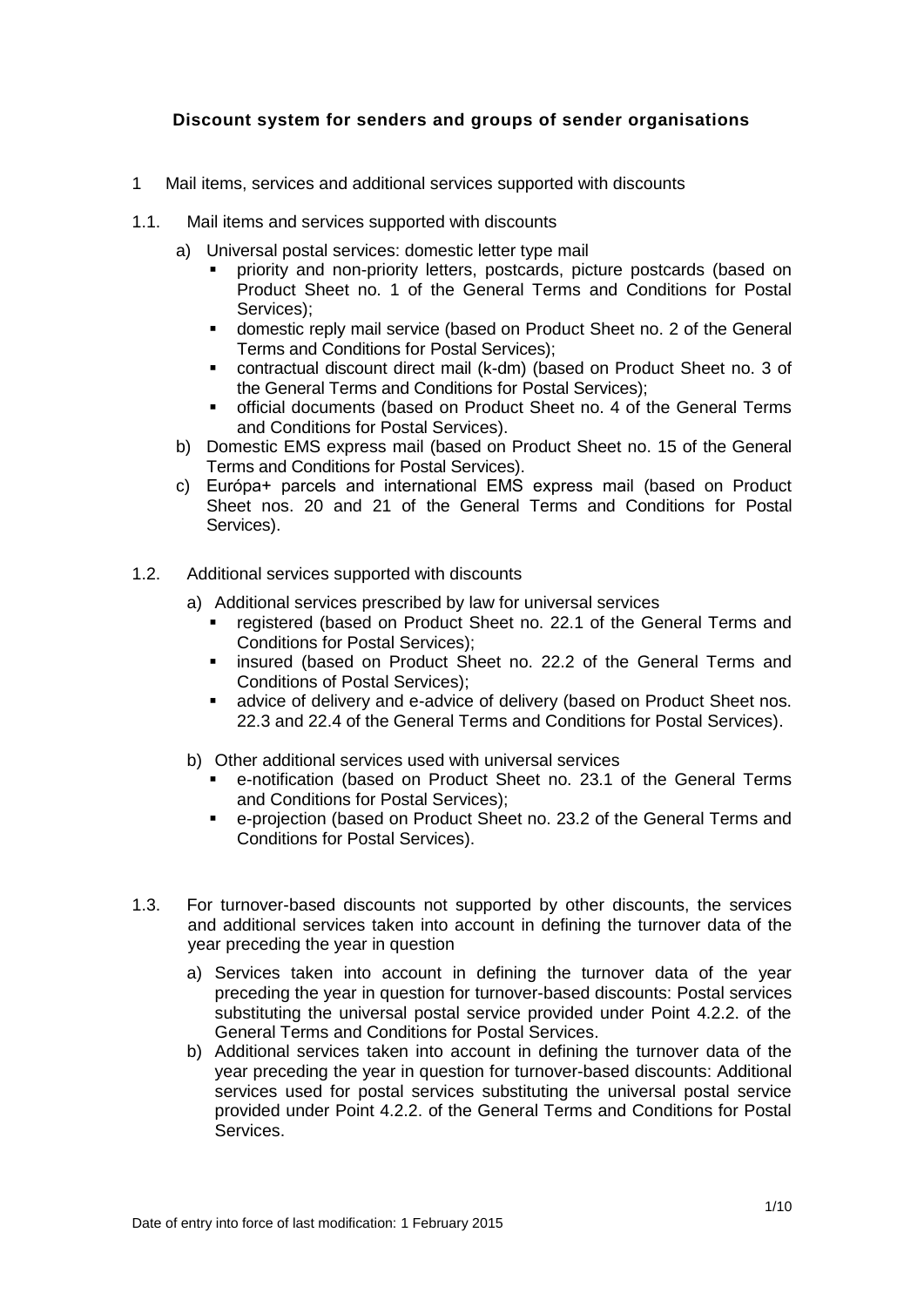- 2 Elements of the discount system
	- a) Discount based on turnover
	- b) Discount based on turnover increase<sup>1</sup>

 $c) -$ 

- d) Discount granted for preliminary data supply
- e) Key Partner discount
- f) Discount on load
- g) Discount granted for the use of a franking machine
- h) Discount granted for the use of the electronic posting list
- i) Discount related to the domestic EMS express mail service
- j) Discount for the Európa+ parcel and international EMS express mail services

<u>—</u>

<sup>&</sup>lt;sup>1</sup> Expires on 1 January 2015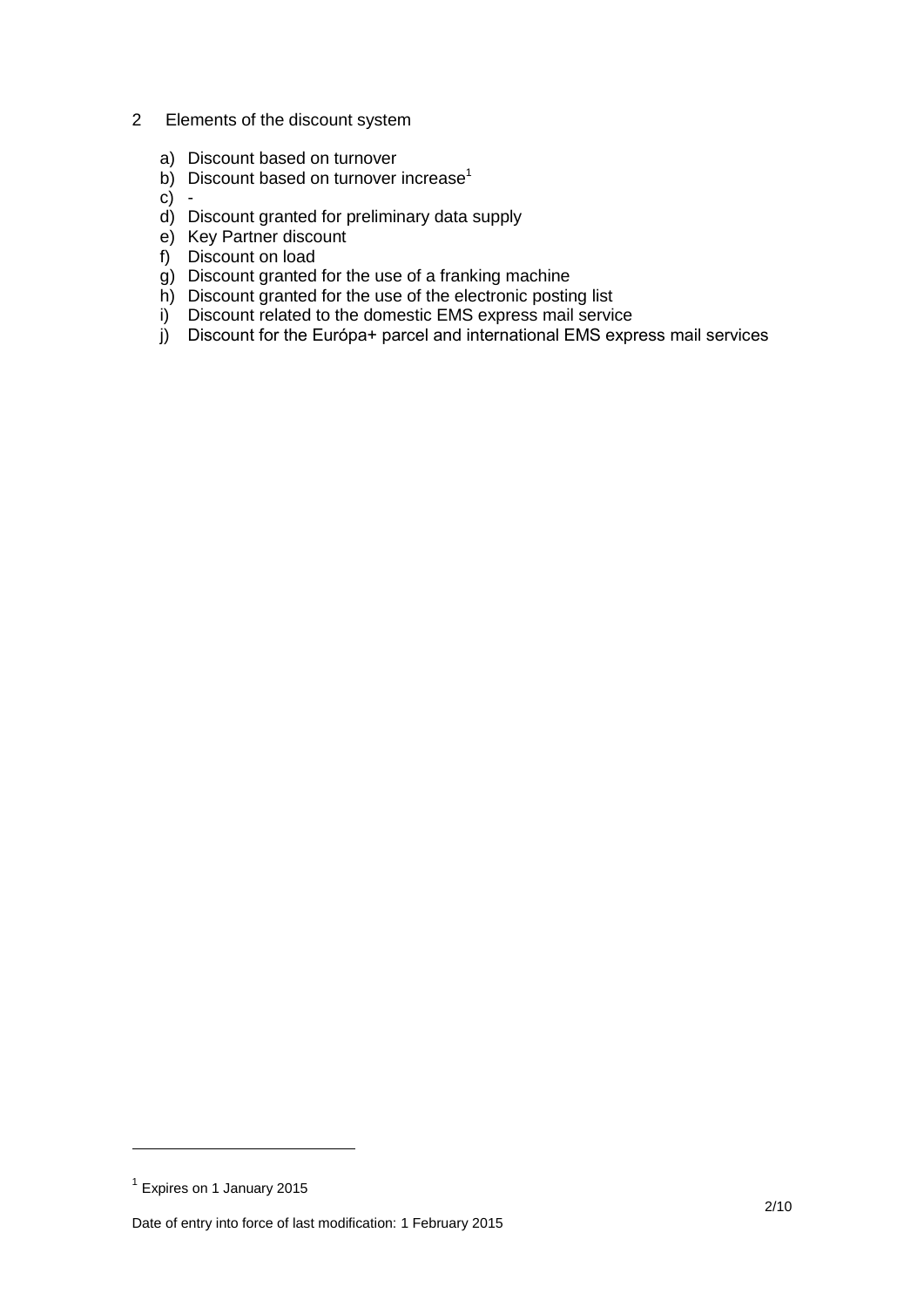- 3 General conditions of providing discounts
	- a) The discount system is applied as of 1 January 2015.
	- b) All discounts may only be provided on the basis of a separate written contract.
	- c) Retroactive discounts under HUF 1 000 per customer (Points 6.1 and 6.2 (c)) are not accounted.
- 4 The possibility of combining discounts, the basis of calculating and accounting the discount based on turnover
	- a) The basis of the calculation of the discount is the combined price, not reduced by discounts, of postal services performed for the business association signing a separate written contract enabling the use of the discount as the sender (hereinafter: Contracting Party) in the current year the fee for which is settled by the Contracting Party pursuant to the General Terms and Conditions for Postal Services by transfer (i.e. only by payment on credit or payment of postage using a franking machine; hereinafter: gross turnover). The discount system does not extend to the payment of postage by postage stamp and prepaid envelopes/postcards.
	- b) Special terms and conditions relating to clients with company groups:
		- I. The following organisations classified as business associations pursuant to the Act on civil procedure and other organisations (hereinafter: business associations) may belong to a company group (group of organisations):
		- business associations in which the Contracting Party has, either directly or indirectly, an ownership share of at least 25%, taking into consideration the actual ownership stakes (via a business association designated in the contract regulating inter alia the use of the discount system as a group member), or
		- which use a common lead word in their names referring to the Contracting Party or another member of the Contracting Party's company group, and are not independent of the Contracting Party because under agreements concluded with the members of the company group the Contracting Party or another member of the Contracting Party's company group acts as their trustee (which means that it is entitled to have a substantial and dominant influence on their financial/administrative/economic decisions) provided that the business associations that are part of the given company group and are regarded as such under this paragraph (not including the trustee) are not classified as a business association under the Civil Code, or
		- whose operating mechanisms, scope of activities and core business activities are basically the same and which, while maintaining their organisational independence, have proprietary rights directly or indirectly in a business association as defined in the Civil Code which is regarded as a Contracting Party and centrally arranges purchases as well as technical, operational and development affairs of the same nature for the members of the company group in a way that they do not perform such activities by way of business for business associations other than those that are part of the company group, or
		- in respect of which the Contracting Party is classified under the Civil Code as a business association and is entitled to control or co-ordinate the professional or financial/economic activity of any other members of the company group (group of organisations) established for the purposes of performing special tasks as defined in the relevant legislation, or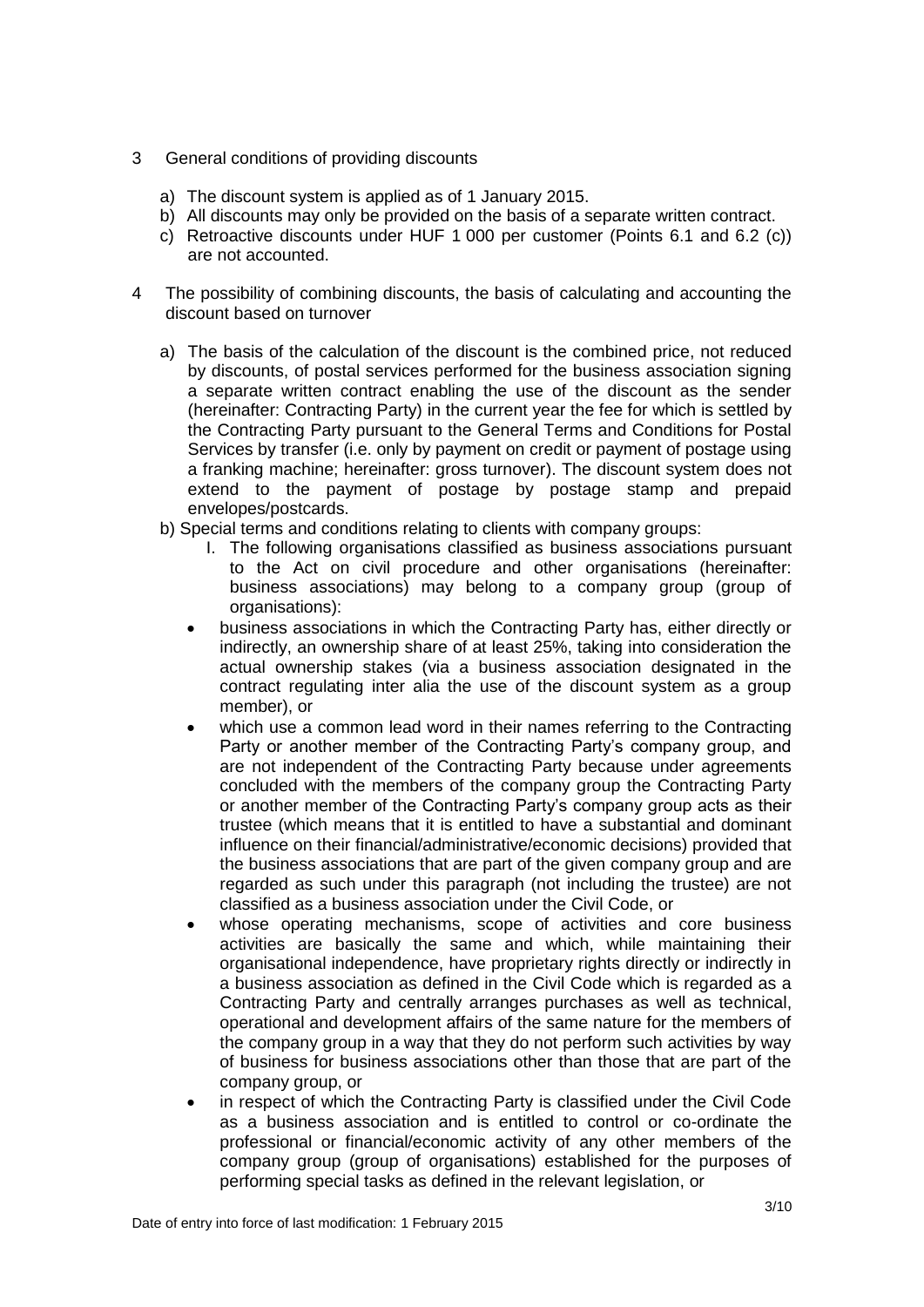- which are classified as domestic business associations under the Civil Code in each of which the same natural person or domestic or foreign registered business association not classified as a Contracting Party has, either directly or indirectly, a share of the ownership of at least 25% taking into account the actual ownership stakes (through a foreign business association or domestic registered business association that is part of the given group).
	- II. A further condition of using the discount is that all business associations stated in the separate written contract regulating inter alia the use of the discount system sign the clause forming part of the said written contract in which they undertake to fulfil the conditions of the discount. (Should a business association fail to sign the clause, that particular business association's turnover for the current year will not be included in the turnover of the business associations that are part of the same company group from the aspect of providing discounts [hereinafter: Group of Users] in the year in question.)

The annual gross turnover performed by clients with a company group shall be taken into account as the consolidated gross turnover of the *Group of Users*.

- III. If the business associations that are part of the Group of Users do not have a turnover that can be shown for the whole of the year preceding the current year, the gross turnover calculated for 1 year by directly proportioning the turnover shown in the preceding year will be taken into account in respect of the discount elements where the discount rate is significantly influenced by the preceding year's turnover.
- IV. The current year's gross turnover generated by a business association can only be taken into account for determining that year's consolidated gross turnover of one company group (group of organisations) at any one time.
- V. If the conditions set out in the General Terms and Conditions for Postal Services are fulfilled, all business associations that are part of the same company group are entitled to use the discount available for the Contracting Party, but turnovers can only and exclusively be combined in the case of the discount based on turnover and the discount based on turnover increase.
- c) In the case of the discount based on turnover, should the current year's gross turnover of the Contracting Party or the Group of Users exceed the turnover taken into consideration upon the execution of the contract to such an extent that the Contracting Party or the Group of Users becomes entitled to a higher rate of discount, Magyar Posta shall transfer the amount of the discount difference in a lump sum subsequently by no later than 31 January of the following year based on a corrected invoice. If the current year's gross turnover of the Contracting Party or the Group of Users remains below the minimum annual gross turnover required for the rate of discount specified in the separate written contract, the Contracting Party shall pay the amount of the recognised discount difference subsequently on the basis of a corrected invoice issued by Magyar Posta.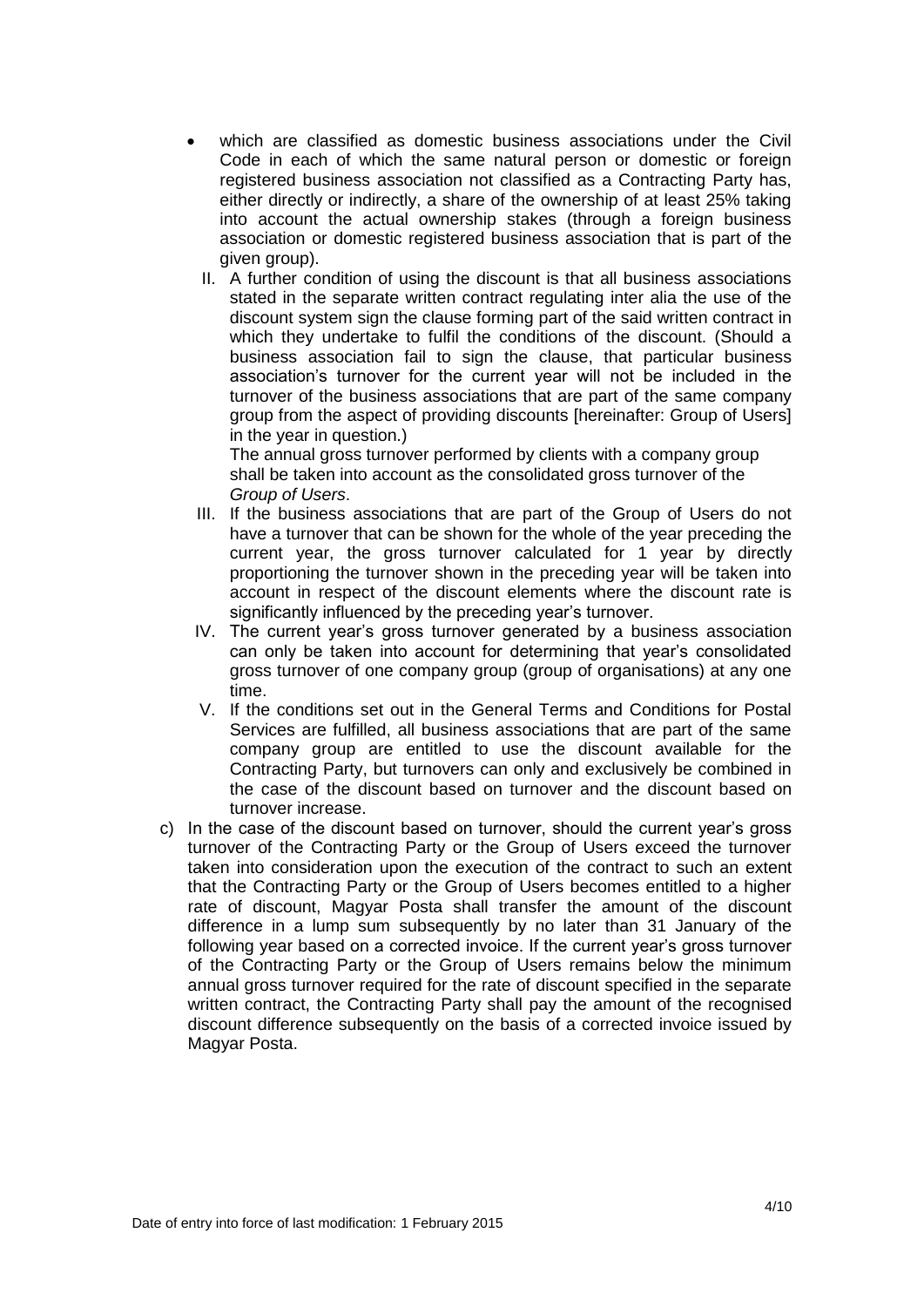- 6 Method of discount accounting
	- 6.1. Accounting discounts to be granted for the period between the initial date of use of the separate written contract on discounts and the date of execution of the contract in the case of subsequent contracting:

Accounting shall take place retroactively based on a corrected invoice.

## 6.2. After signing the separate written contract:

- a) The discount based on turnover, the discount granted for the use of the electronic posting list, the discount granted for preliminary data supply, and the discount on load are accounted on the due invoice relating to the period of performance.
- b) The discount granted for the use of a franking machine is accounted by correcting the invoice containing the dispatch data of the month in question.
- c) The turnover increase and the Key Partner discount are accounted in one sum on a corrected invoice by 31 January of the year following the year in question (for company groups, in the absence of a separate written contract with the Contracting Party to the contrary, separately for each business association that is part of the Group of Users).
- d) The discounts described in Point 6.2 c) are accounted monthly if the separate written contract stipulates this. Based on the Contracting Party's expected annual turnover, the expected annual amount of the discount is calculated by the twentieth day of the month after the close of the current month, and the amount of the annual discount for the current month will be applied in the following invoice only for the proportion of actual turnover achieved.

After the close of the year the amount of the annual discount is calculated. The difference between the discount invoiced each month and the discount due based on the annual turnover is accounted on a corrected invoice in one sum by 31 January following the year under review.

If the monthly calculation of the discounts is not set out in the separate written contract, the discount elements are calculated in accordance with Point 6.2 c).

- 6.3 Accounting if a discount element is terminated during the year
	- a) If a discount element is terminated during the year, Magyar Posta will settle accounts with the Contracting Party with regard to the terminated discount element within 60 days of the date of its termination.
	- b) If the Contracting Party does not have a turnover that can be shown for the whole of the year under review due to the termination of a turnover-type discount element during the year, the rate or amount of the discount shall be calculated on the basis of the gross turnover shown for the same period of the preceding year.
- 7 Elements of the discount system
- 7.1. Discount based on turnover

1) In the case of entitlement to the discount based on turnover for domestic letter type mail services, the turnover data of the basic services related to mail items listed in Point 1.1 a) and the additional services listed in Point 1.2 will be taken into consideration.

Date of entry into force of last modification: 1 February 2015

5 -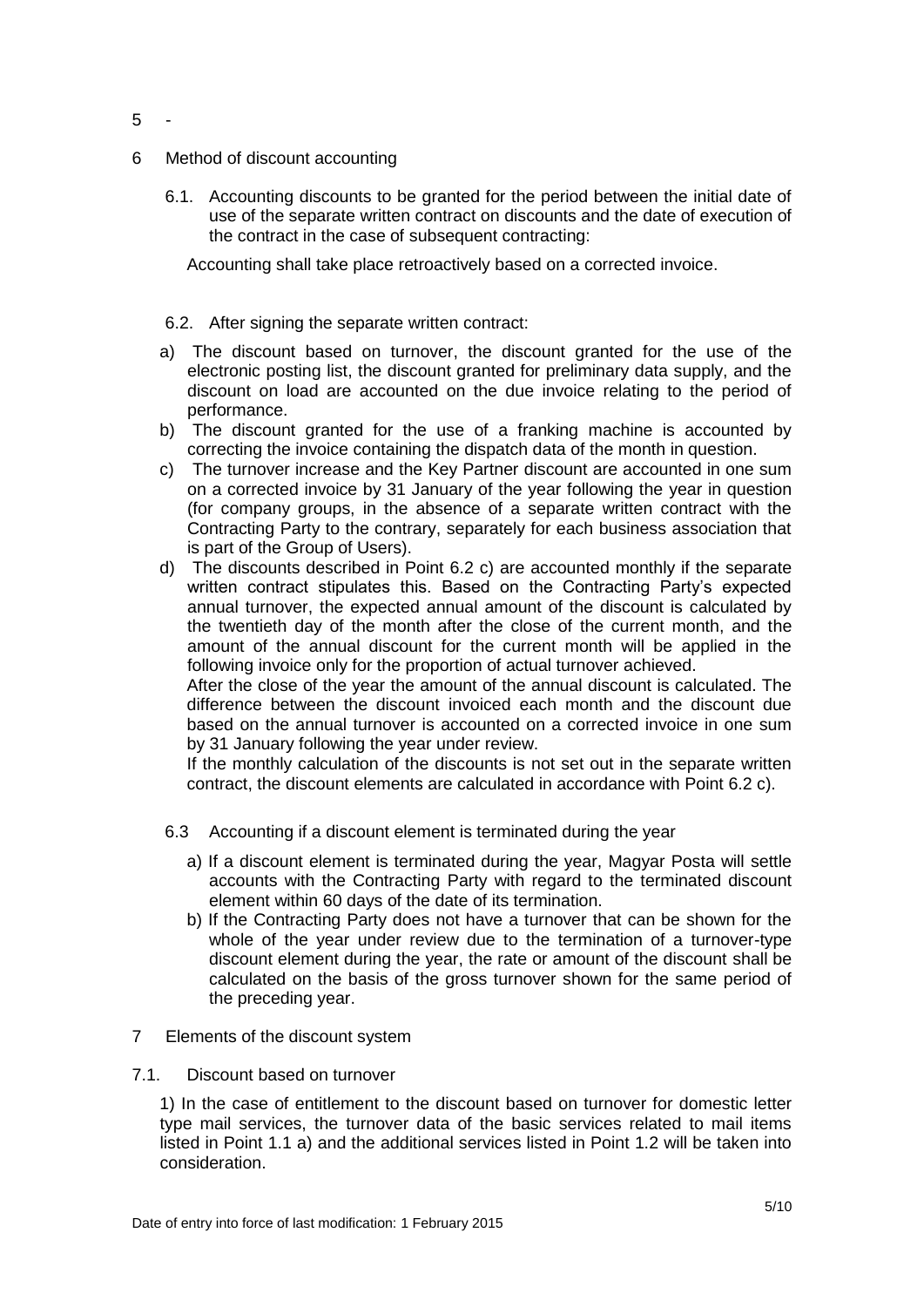2) The discount can be granted on the weight fees for the services and on the tariff of the additional services used based on the Contracting Party's or the Group of Users' gross turnover that can be taken into consideration when accounting this discount.

3) The discount to be used in the year in question is set out in the separate written contract on the basis of the turnover bands stated in the following table. The rate of the discount is a fixed discount in percentage assigned to the specific turnover band.

| Turnover bands (HUF)          | Rate of discount |
|-------------------------------|------------------|
| (annual gross turnover)       | $(\% )$          |
| 15 000 001 - 50 000 000       | 1%               |
| 50 000 001 - 500 000 000      | 2%               |
| 500 000 001 - 900 000 000     | 3%               |
| 900 000 001 - 1 500 000 000   | 4%               |
| 1 500 000 001 - 2 500 000 000 | 5%               |
| 2 500 000 001 - 3 700 000 000 | 5.5%             |
| 3 700 000 001 - 4 000 000 000 | 6%               |
| 4 000 000 001 - 4 300 000 000 | 7%               |
| 4 300 000 001 - 4 500 000 000 | 8%               |
| 4 500 000 001 -               | 9%               |

7.2. Discount based on turnover increase $2$ 

<u>—</u>

7.3. Discount granted for preliminary data supply

1) In the case of entitlement to the discount granted for preliminary data supply in respect of dispatched domestic letter type mail items, the turnover data of domestic letters, domestic postcards and domestic picture postcards, official documents, and the additional services listed in Point 1.2. a)–b) will be taken into consideration.

2) The discount is calculated on the basis of the gross turnover appearing on the customer code of the mail items involved in the preliminary data supply, which is obtained by adding up the weight fee and the tariff of the additional services used. The rate of the discount is 1%.

<sup>7.2.</sup>A -

<sup>2</sup> Expires on 1 January 2015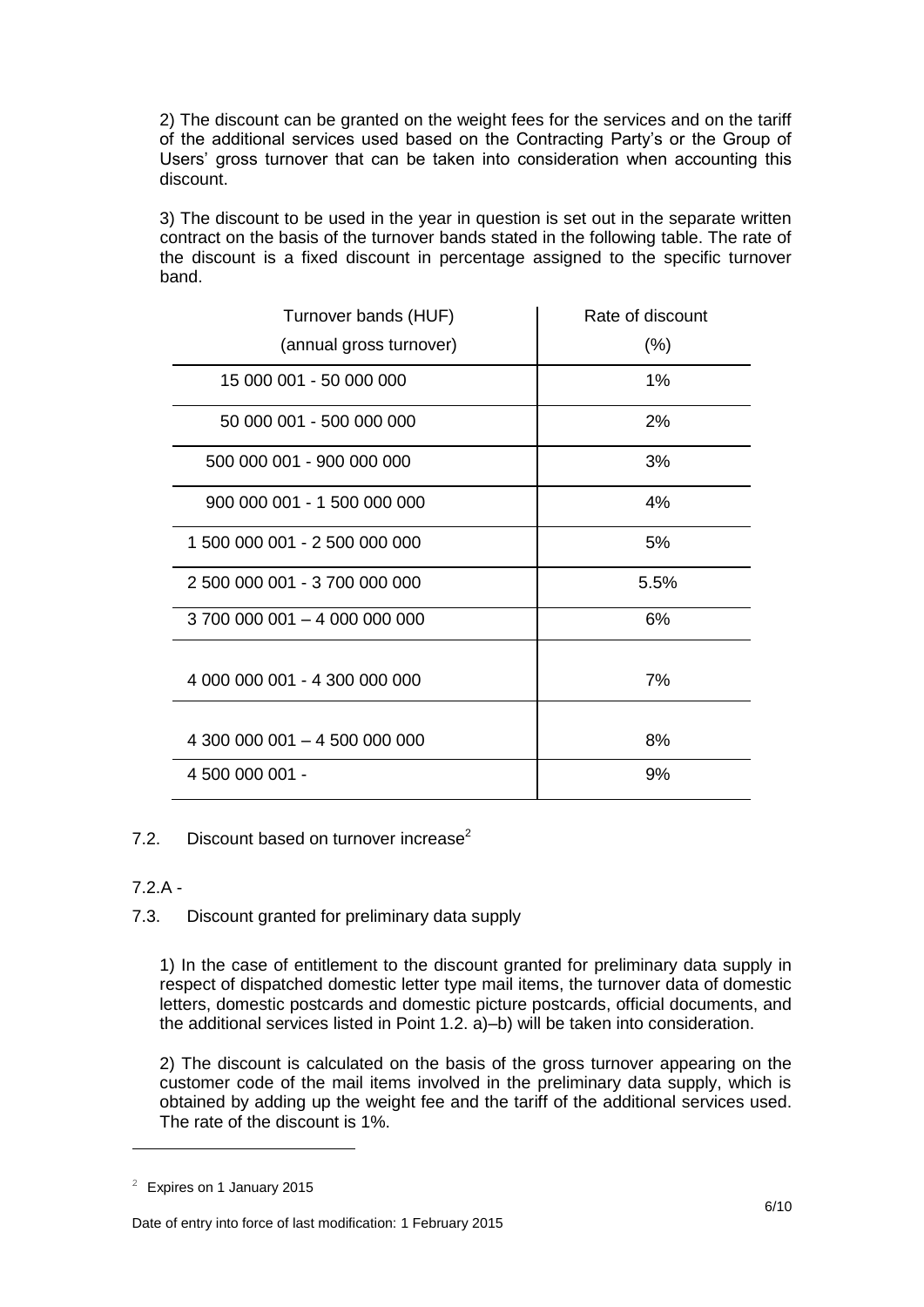3) The discount can be used on the condition that in the current year the Contracting Party regularly fulfils its obligation to provide preliminary data supply concerning the dispatch of more than 10,000 domestic letter type mail items per dispatch.

4) The data supply shall be prepared on the basis of the guide provided by Magyar Posta at the time of concluding the separate written contract on providing discounts. The preliminary data shall be supplied by the sender to the Traffic Management Department via e-mail (FMK@posta.hu), on an electronic data carrier (Forgalommenedzselési Osztály, Budapest, 1540) or by fax (FMI, fax: 06-1-288- 1593), ensuring that the data arrive at the Traffic Management Department no later than 3 pm on the  $2^{nd}$  working day preceding the time of dispatch. If the preliminary data are modified to an extent below 10%, and the modification made according to the aforementioned guide is reported to the Traffic Management Department by email, on an electronic data carrier or by fax on the working day preceding the day of dispatch at the latest, Magyar Posta will accept the modified preliminary data supply as the basis of the discount.

5) Should the Contracting Party fail to supply preliminary data regarding the dispatch of more than 10,000 domestic letter type mail items, or should it supply such data inappropriately, or there is a difference of more than 10% between the reported amount and the actually dispatched amount, Magyar Posta will send immediate written notification to the Contracting Party about the default or insufficiency of data supply. If another 2 occasions of insufficient preliminary data supply occur after receiving such notification, this discount may not be granted to the Contracting Party in the remaining part of the quarter in that year.

6) - $^3$ 

7.4. Key Partner discount

1) The Contracting Party or the Group of Users is entitled to the key partner discount if the total gross turnover of the postal services taken as the basis when calculating this discount (hereinafter: postal services taken as the basis) in the current year reaches 90% of the total gross turnover of the same postal services generated in the year preceding the year in question.

2) The following postal services are taken as the basis:

- $\bullet$  the basic services used for the mail items listed in Point 1.1 a) except the official document<sup>4</sup>, and
- the additional services listed in Point 1.2 (if they are not related to an official document)<sup>5</sup> as well as
- the services and additional services specified in Point 1.3.

3) The discount is calculated on the basis of the total turnover of the basic services used for the mail items listed in Point 1.1. a) - except the official document  $-6$  and the additional services not related to official document<sup>7</sup> listed in Point 1.2.

<u>—</u>

<sup>&</sup>lt;sup>3</sup> Expires on 1 January 2015

**Modified on 1 February 2015** 

<sup>5</sup> Modified on 1 February 2015

<sup>6</sup> Modified on 1 February 2015

<sup>7</sup> Modified on 1 February 2015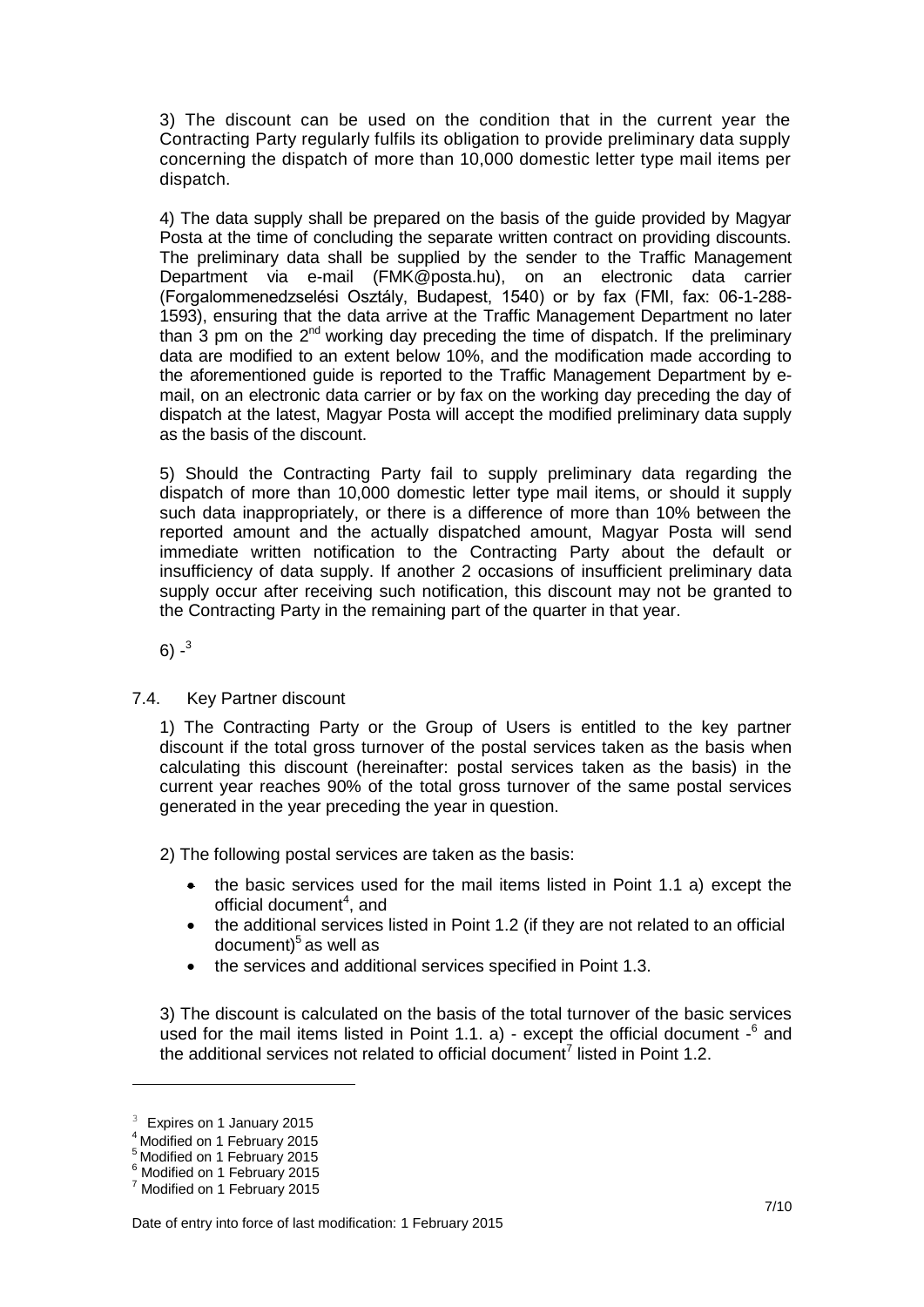|  |  |  |  | 4) Rate of the discount |
|--|--|--|--|-------------------------|
|--|--|--|--|-------------------------|

| Turnover band (HUF)                                            | Discount rate |
|----------------------------------------------------------------|---------------|
| (annual gross turnover based on<br>paragraph 3) of Point 7.4.) |               |
| 300 000 001 - 400 000 000                                      | 1.50%         |
| 400 000 001 - 500 000 000                                      | 2.25%         |
| 500 000 001 - 600 000 000                                      | 3.00%         |
| 600 000 001 - 700 000 000                                      | 3.75%         |
| 700 000 001 - 800 000 000                                      | 4.50%         |
| 800 000 001 - 950 000 000                                      | 5.25%         |
| 950 000 001 - 1 100 000 000                                    | 6.00%         |
| 1 100 000 001 -1 400 000 000                                   | 6.75%         |
| 1 400 000 001 - 1 800 000 000                                  | 7.50%         |
| 1 800 000 001 -                                                | 8.25%         |

## 7.5. Discount on load

7.5.1. The number of non-registered non-priority letter-mail items (letters, postcards, picture postcards) specified in the General Terms and Conditions for Postal Services can be considered for the discount.

7.5.2. General conditions for granting the discount on load

- a) The mail items may only be posted at the National Logistics Centre.
- b) The mail items must be suitable for automated processing.
- c) The mail items may only be dispatched with an electronic posting list.
- d) The Contracting Party must supply preliminary data in accordance with Point 7.3.

7.5.3. Other conditions for granting the discount on load

- a) The following postal services are taken as the basis for defining the rate of discount:
	- the basic services used for the domestic letter type mail items listed in Point 1.1 a) involved in the performance of the conditions given in Point 7.5.3. c);
	- the additional services listed in Point 1.2 if they are related to the mail items involved in the performance of the conditions given in Point 7.5.3. c).
- b) The rate of the discount is calculated on the basis of the total turnover of the postal services taken into consideration.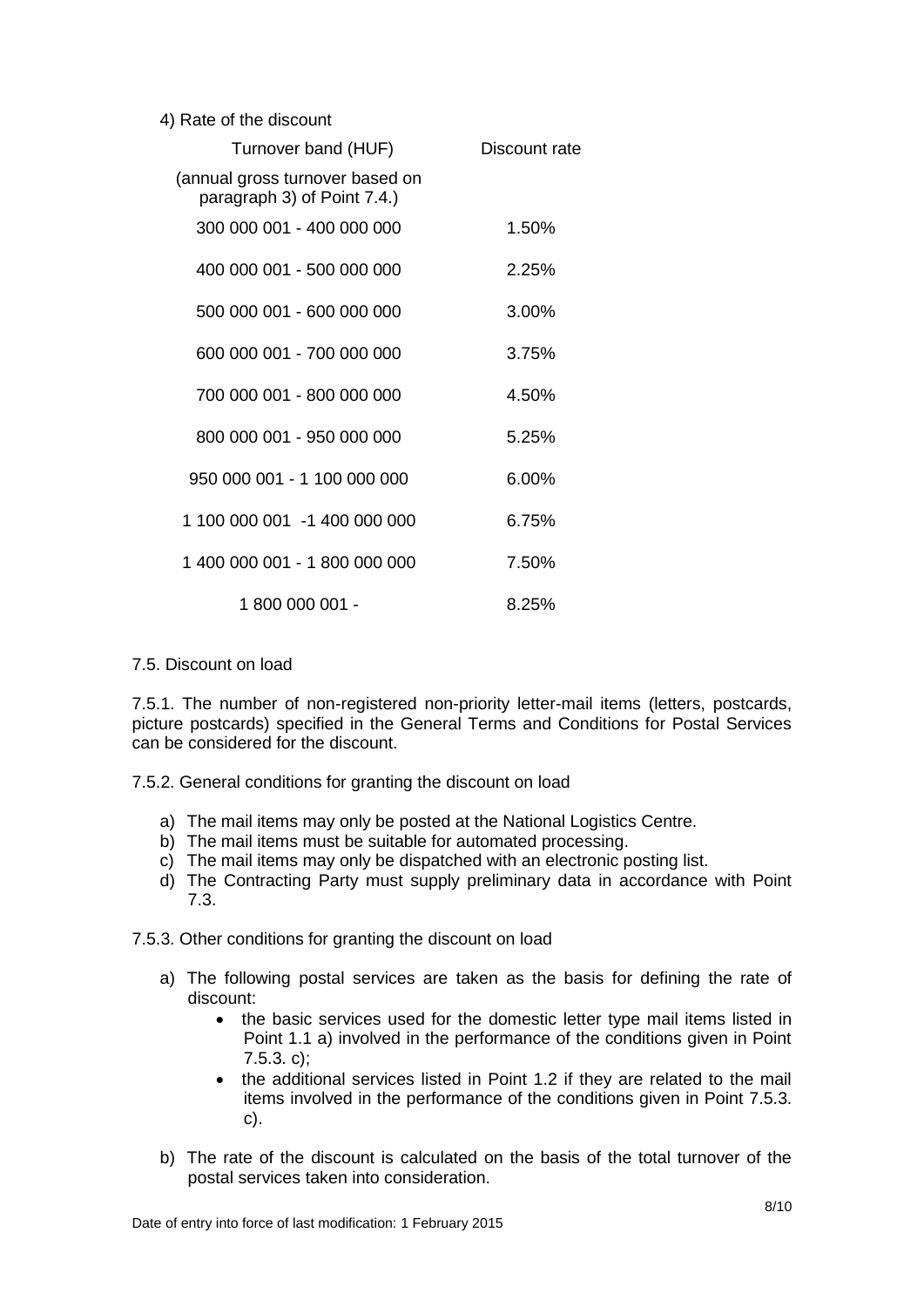c) Rate of the discount

| Turnover band (HUF)           | Discount rate |  |
|-------------------------------|---------------|--|
| (annual gross turnover)       |               |  |
| 3 950 000 001 - 4 500 000 000 | 7%            |  |
| 4 500 000 001 -               | 20%           |  |

- d) provided the Contracting Party satisfies the conditions below in addition to fulfilling the conditions set out in Point 7.5.2.
	- (i) The average weight of the mail items dispatched on a posting list by the Contracting Party at the same time may not exceed 20% of the lowest weight category, at present 30 grams.
	- (ii) The number of mail items brought for dispatch at the same time must reach or exceed 100,000 items.
- 8 Discount granted for the use of a franking machine

1) When granting the discount, the turnover data of services for the domestic letter type mail items listed in Points 1.1 a) and the additional services listed in Point 1.2 will be taken into consideration.

2) The discount is calculated on the basis of the total gross turnover of the mail items franked using a franking machine, which is obtained by adding up the weight fee and the tariff of the additional services used.

3) The usual rate of the discount is 3%.

4) The sender is entitled to a further 2% discount within the scope, in the cases and for the periods specified hereunder:

1. In a 1-year period of time calculated from the first day of the application of the discount element described in this point (8) (hereinafter: Starting Date) with respect to mail items franked by a franking machine which

a) can be re-credited online or over the phone and

b) was not used for franking by the Contracting Party prior to the Starting Date, thus allowing the use of the discount at the rate described in paragraph 3 of this point (8).

2. With respect to mail items franked with a franking machine that can be recredited online or over the phone and is purchased or leased after the Starting Date (i.e. using a new device), for a period of one year after such device is put into operation on the following conditions:

a) the replacement of an existing franking machine is regarded as the use of a new device if the replaced franking machine was not suitable for web-based or over-the-phone re-crediting, while the new digital franking machine has this feature. In this case the 2% discount can be granted.

b) if, however, the Contracting Party replaces a franking machine for which it is entitled to the 2% extra discount, the 2% extra discount will be due on items processed with the replacement (new) franking machine until the last day of the entitlement period valid for the replaced franking machine, but only if the new